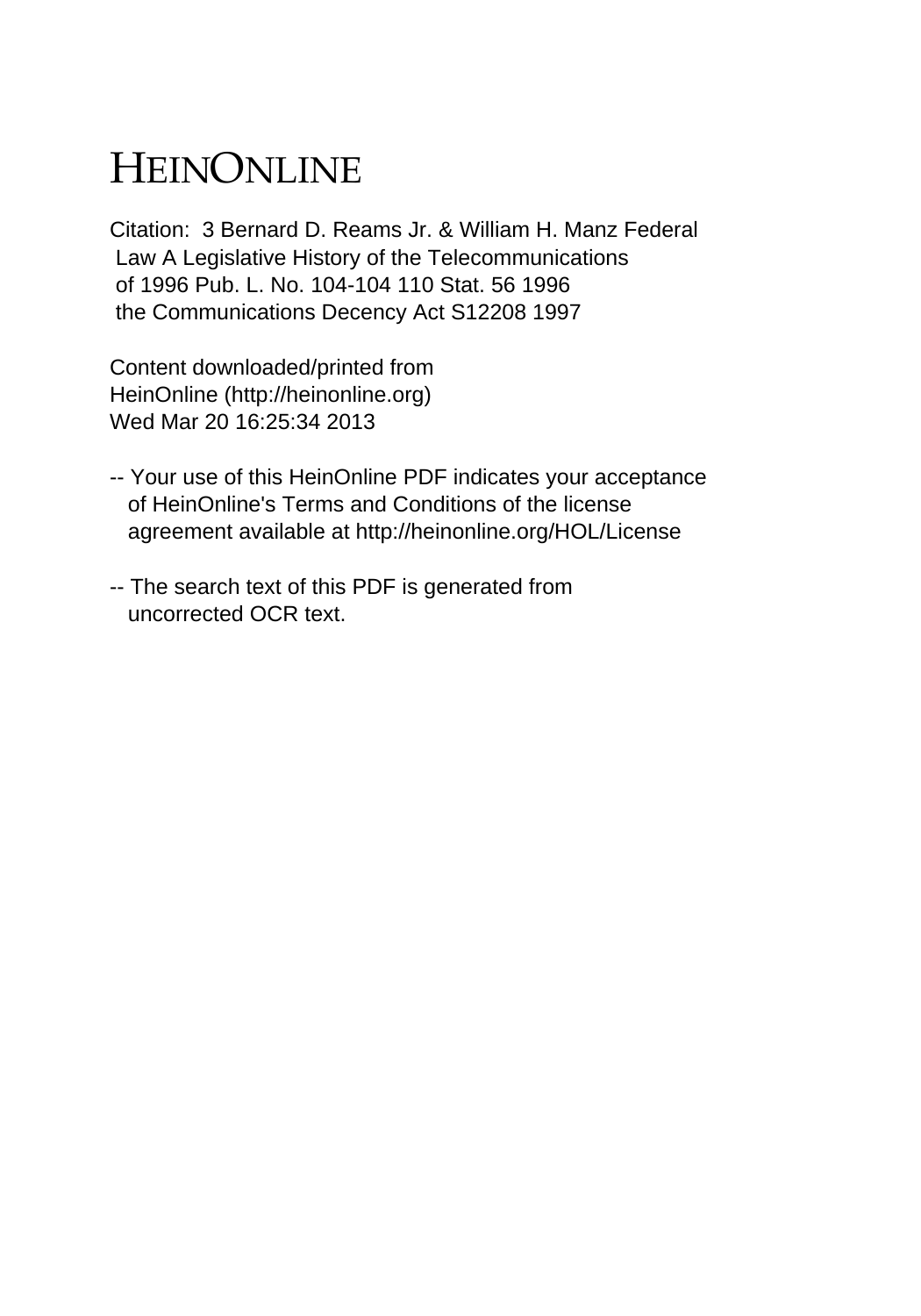ne ande President Autorina o noticinal and the section of the basis of the first and the section of the model and Model Nondinal community to extend the Noder Nondinal community to extend the Noder Nondinal community to e

are now idle. Nuclear material and nuclear more expert knowledge are leaking from the former Soviet Union into illegal markets. These dangers, as well as the stocks of dismanded ruelear weapons and contaminated areas, are

nuclear teasts In the **Indian of the Prench Covernment's** decision to resume the nuclear tests in the Pacific.<br>In the part to the Indian section of the part to the Indian section in the part Australia's attitude was some-

These understood as an expression of some too early to assess how the defections these understood as an expression between the contributions with the defections France. However, that there is considered as the contract of malto. Rowstei, Australia society, and the Asia-Pacific region. As the many French who live in Australia can confirm, Australia is a rich multicultural society, in which half of the Immigrants come from Asian countries. It **is** would like to **add** a word of apprecia-clear that many **Of these** French inhabitants tion for Jordan's King Hussein. It is no

of Australia think that the French-Govern-<br>mail gesture for King Hussein to wel-<br>of Australia think that the French-Govern-<br>ment should rescind its decision. The check and provide therm<br> $H$  they live on Australia's east c

Ocean gives us is similar to the one given to France by the idea of "Europe." It is the fun-<br>France by the idea of "Europe." It is the fun-<br>Europe. THE BAD DEBT BOXSCORE<br>France's decision to resume the tests and for Mr. HE France's decision to resume the tests and for Mr. HELMS. Mr. President, the sky-<br>the fact that Australia and its partners in rocketing Federal debt, which hong ago<br>the South Pacific Forum will not stop em- rocketing Federa phatically presenting our **views to** the **soared** Into **the stratosphere, fuled by** French people, **if** we can, the depth **of** our weather--everybody talks about it but

Mr. President, it is my understanding immediately at Senator AKAKA intends to intro-November. that Senator **AXAXA** intends to intro- November. **duce** an amendment to the Department But when the new 104th Congress **of** Defense authorlation **bill** this week convened In January, the **U.S.** House of of Defense authorization bill this week<br>
France must abide by the current<br>
France must abide by the current<br>
international moratorium on nuclear France must abide by the current balanced budget amendment to the rational moratorium on nuclear U.S. Constitution. On the Senate side, test explosions, and refrain from pro- all but one of the 54 Republicans suptest explosions, and refrain from pro-<br>all but one of the balanced budget amendment ceeding with its announced intention ported the balanced budget amendment<br>of conducting a series of nuclear tests. - that was the good new of conducting a series of nuclear tests in advance of a comprehensive test ban in animals of the french will reconsider Senators-1s necessary to approve that the French will reconsider Senators-1s necessary to approve a hope that the Prench will reconsider Senators-1s necessary to approve a their pos

the Middle East today.<br>Two major Iraqi government fig-<br>Two major Iraqi government fig-<br>ures-both members of Saddam Hussein's circle of power-have defected **F THE MYSTERIOUS V-CHIP** from Iraq and are now in Jordan.

sin Kamel Hassan. was in charge of been a lot of hype recently about the Military industrialization in Iraq. The so-called V-chip. other. Lt. Col. Saddam Kernel Hassan, President'Clinton **has** endorsed the was in charge of Saddam Hussein's chip, touting it as an antidote to the guards. Both-this is really the curious gratuitous violence and sexual innu-<br>thing-coincidentally, are married to endo that now permeate prime-time<br>d

number of reasons. Just last week. Am- the House of Representatives has bassador Madeleine Albright testified **joined** the V-chp bandwagon, **by** Inthat Saddam's base of support has been

 $\bar{z}$ 

I do not doubt that the Australians want 'shrinking. Today's events illustrate<br>to make it known in France that their atti-<br>that point in an extraordinary way. On<br>turd is in no way determined by hostility to-<br>a more fundame

French Government **and** conveying to the bureaucratic hot air, **is** sort **of like** the feelings, almost nobody **did much** about it until

In a was the good news. The band news is that only 13 Democrats sup-<br>ported it. Since a two-thirds-vote-67<br>Senators-is necessary to approve a<br>constitutional amendment, the proby the end of next year.<br> **by the end of next.**<br>
this year or next.

Here is today's bad debt boxscore:

DEFECTIONS FROM IRAQ As of the close of business Wednes-<br>Mr. PELL. Mr. President, as many of day, August 9, the Federal debt-down<br>my colleagues may have heard, there is the penny--stood at exactly<br>have been dramatic develo

Mr. DOLE. Mr. President, there's been a lot of hype recently about the so-called V-chip.<br>President Clinton has endorsed the

thus his sons-in-law. has voted to require that every new The development **is** significant for a television set contain the **V-chip.** And bassador Madeleine Albright testified joined the V-chip bandwagon, by in-<br>to the Foreign Relations Committee cluding a V-chip mandate in the re-<br>that Saddam's base of support has been cently passed telecommunications bill.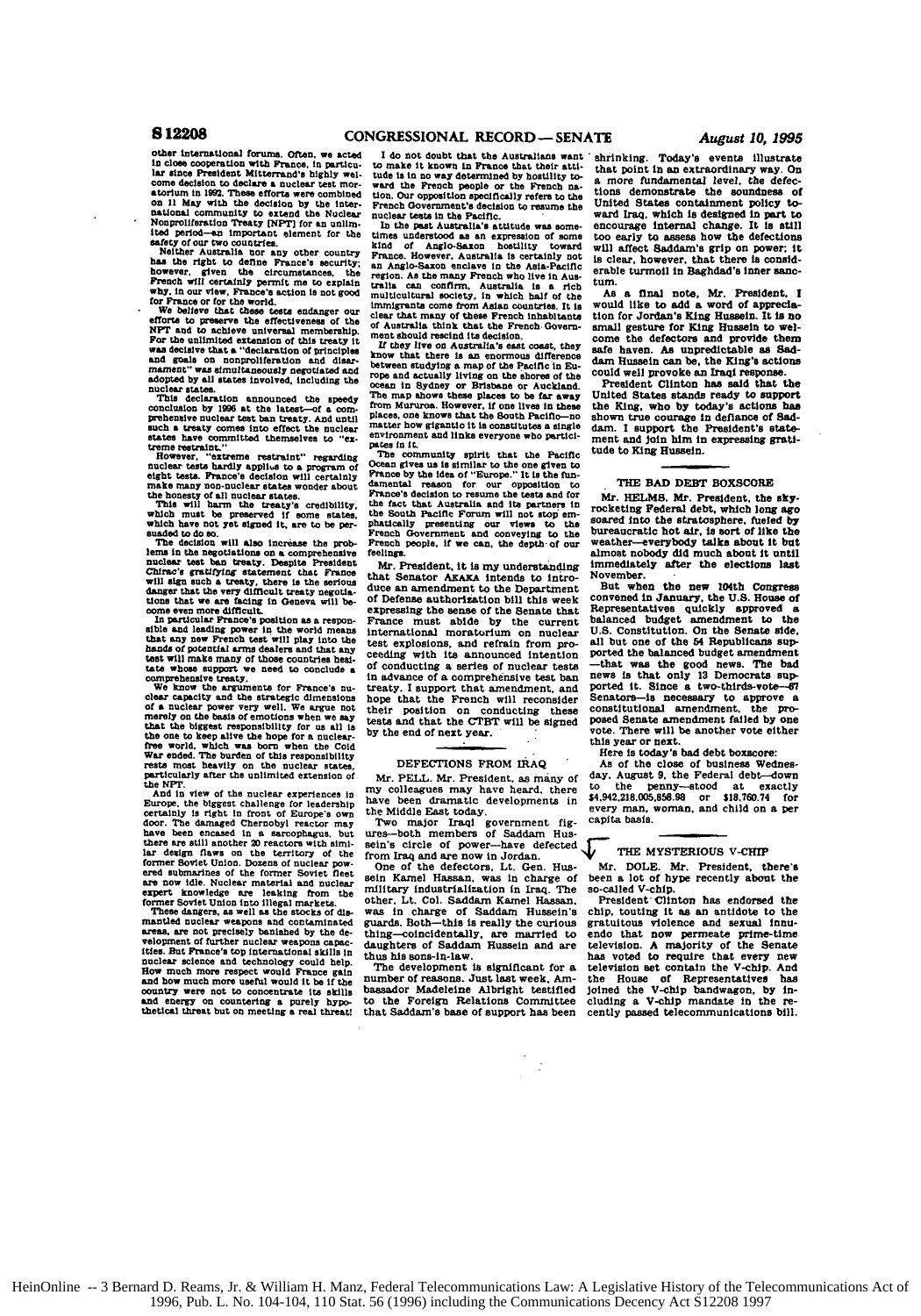With all this support, one **would** think that the V-chip has been tested and tested in laboratories throughout the country. But guess what? The V.<br>chip doesn't even exist--and it may never exist. It is purely a drawing-<br>board scheme that may make sense in<br>theory-but it's anybody's guess<br>whether it will ever work in practice.

We've never seen one.<br>According to an article appearing in **USA** Today. "There **Is** No Such Thing an a **V-chip.** And There Probably Never Will **Be."** The San Francisco Chronicle reports that-<br>No company makes-the V-chip, nor has

No company makes-the V-chip, nor has any company expressed an interest in doing so. In fact, the **chip Isn't a** chip at all. It's really **an** idea for special circuitry for tele- vision, **but** 'V-circultry" doesn't sound quite as omnipotent **s V-chip.**

**Is** development of V-chip technology just around the hi-tech corner? **Well.** perhaps not. According to experts cited in the **USA** Today article, it -

Could take **10 years before a** V-chip TV is designed, built, marketed, **and** sold into enough homes **to make a** difference.

And, in fact. it's likely that the socalled V-chip technology will be over-taken **by** existing software systemsdeveloped as **a** direct result of consumer demand-that will give parents more control over what their chil-<br>dren watch on television.

dren watch on television.<br>So. Mr. President, seeing is believ-<br>ing-and perhaps, just perhaps, the<br>White House may want to reconsider Its threat to veto **any** telecommuni-

cAtions bill that falls to include **a V-** chip mandate. After **all,** this **bill is** the **key** to our Nation's future economic success **Mr.** President. **I** ank unanimous con-

sent that the **USA** Today and San Francisco Chronicle articles **be** printed

**in** the RECORD. There being no objection, the articles were ordered to be **printed** in the

## RECORD. as follows: **Ox** TanesT **LrrrnL** PRoBg WTrre Tins NxW **V-ClIP**

**(By Kevin Maney)**<br>There is no such thing as a v-chip. And

there probably never will be.<br>"I don't think Intel's doing it," says How-<br>ard High at computer chipmaker Intel. "Our

Instruments. "If our oustomers tell us it's<br>important, we'll take slook at it."<br>Congress is demanding that every new TV<br>set contain a v-chip. The provision is in a<br>telecommunications bill passed Priday by<br>the House and in puterised chips installed n TVs would have to **be able** to detect Shows that **are** violent **by** reading a signal carried along with each show. The signal would coll the chip the ratings of the abov—similar to movie ratings. Parents could program the chip to block out shows with certain ratings, keeping those shows f

shows from their children's eyes.<br>
Great, except nobody's ever made a v-chip.<br>
Great, except nobody's ever made a v-chip.<br>
if is like passing a law requiring cars to have<br>
"The v-chip is a bhory and a warning<br>
"The v-chip

Rob **Agee.** editor of Interactive Television Report. "But it doesn't exist," **In fact.** Agee and others **say a** v-chip for TVs will be overtaken **by** parental control

software built **Into** cable systems or Interactive TV networks. It could take 10 years<br>before a v-chip TV is designed, built, mar-<br>keted and sold into enough homes to make a<br>difference. Some of the software controls already **are** on the market or being tested.

Among them: TV Guide **On** Screen, **an** Interactive onscreen version **of** the magazine, lets parents lock out channels or individual shows. It also could lock Out programs **by** time-say. no TV until after homework **Is** done. The software **will be** loaded Into upgraded **5W-**channel cable TV systems starting this **fall.** 'It's parental control a opposed **to** govern-mental control." says **Larry** Miller. **vice**

president of marketing.<br>The Segs Channel, which lets users play<br>Segs games over cable TV lines, gives par-<br>ents the option of blocking out games that<br>carry certain ratings. The channel is avail-<br>able on some cable systems.

lines, the viewer **has** to enter **a** personal identification number to order movies. games or items from home-shopping channels. The programming can be blocked **by**

rating. Those companies and others **are** pushing parental control into their system **because** consumers **are** demanding it. Ages **says.** "The v-chip **Is** a moot point."

(From the **San** Francisco Chronicle, July *20,*

1996) V-CHIP **STILL ONLY A** VISION-Dzsrvm **ALL THE TALK.** IT DOesN'T **EXIST**

### (By Michelle Quinn)

**The V-chip seems like** the perfect use of one technology to solve **a** problem caused **by** another-children watching television shows that **serve up** violence **and sex.**

In coming weeks, the House of Representa-tives will consider making the **V-chip man-**datory In **all** television sets over **13** Inches.

Last month, the Senate voted to do so in an<br>amendment to the Telecommunications Act.<br>But those with a tool belt reager to install<br>the chip into a television set will be dis-<br>appointed. The chip doesn't exist. No com-<br>press **V-chIp.**

**All** technology starts with **Idea.** But **un-**like the creation of the food processor, the electric shaver or the Macintosh computer.

the V-chip has sprung mostly from the brow<br>of political imagination and is calling mo-<br>of political imagination and is calling mo-<br>mentum in an election year. It is called when Representative Edward<br>Markey, D-Mass., asked

Two **years** later. Markey asked the trade asoclation to come **up** with another tech-noloy **idesa,** this time for screening out television violence, said Gary Shapiro, group<br>vice president with the association.<br>Again, the trade association obliged, com-

**log up** with **a** laundry list of how **a** violence screener might work. **Markey dubbed** the idea **"V-chip" and** a political football was **born.**

The rough plas were that parents should consult **a** ratings guidebook, and with a re-<br>mote control, block certain shows. The tele-<br>vision industry would come up with the rat-<br>fings.

The electronics trade association began to work on how the technology might work-and began to take heat from its members. such **as** television set manufacturers, who Said it would **be** too expensive to rejigger

televisions. Markey attempted to Introduce a **bill** about the V-chip last year but the **elso-**tronlc trade association said the **idea** wasn't **ready. The** association occasionally seems **ready** to drop the **V-chip** idea. **said David** Moulton. Markey's chief of staff. perhaps

buckling under **pressure** from members who **sy** it would be too expensive. "Even now. **<sup>I</sup>**can no longer get a firm **grasp** on **when** the standards **will** be done." Moulton **said.** So while the V-chip languished on the

drawing board, politics took over. Last month. Senate majority leader **Bob Dole** took on Hollywood **as** pert of **his preel**deotial campaign **and** denounced movies and television shows with "mindless violence and

loveless sex."<br>Soon affer. Senator Kent Conrad, D-N.D.,<br>Soon affer. Senator Kent Conrad, D-N.D.,<br>introduced the V-chip as an amendment to<br>the Telecommunications Act. A political<br>stampeds took place, with the majority of<br>th

ported the new technology. Broadcasters and **cable** operators began **de-**

nouncing the V-chip. saying it would be im-<br>possible to agree on a rating system that the<br>chips could read.<br>Capital Cities/ABC Inc. said it was censor-

ship. **"A** chip takes choice out of parents' hands **and** puts it in the hands of govern-ment," **said** a company press release. Next week, Markey intends to introduce **an**

amendment to the Telecommunications Act in the House **making** it mandatory for tele visions over **13** inches. The Industry associa-tion contends Markey **is** breaking a promise **by** making the V-chip mandatory.1" There

were no promises, **no** letters." Moulton **said.** Once TV set manufacturers **have** to **Include** the V-chip, they will be glad for it, Moulton<br>said. They'll 'advertise new parent-friendly<br>blocking technology," said Markey's spokes-<br>man. "This will be a new reason to buy TV<br>sets."

.<br>or Shapiro of the trade association v-chip is no longer in his control. Politicians, he said, "see political advantage in it.<br>The V-chip makes a good sound bite."<br>The V-chip makes a good sound bite."<br>The V-chip standards could have been<br>ready by early 1998.

chip **is years off.**

**And** even then. the **V-chip** won't be fool-

proof. Shapiro added. **"A** smart **kid will** unplug the television set." he said. **"and reset all** the ratings." **-**

**ANTICOUNTERFEITING CONSUMER PROTECTION ACT OF 1995-8. 1138**

Mr. **LEAHY.** Mr. President, **I am** pleased to join Chairman **HATCH as** an original cosponsor **of** the "Anticounterfelting Consumer Protec-tion Act of **1995."** We **are** seeking to give law enforcement additional tools to combat counterfeiting crimes that cost **our** Nation's companies billions of dollars each year.

Increasingly, we suspect that the lost revenue to legitimate **U.S.** companies **is** going into the pockete of international crime syndicates and orga-nized criminals, who manufacture, **Im**port and distribute counterfeited **goods**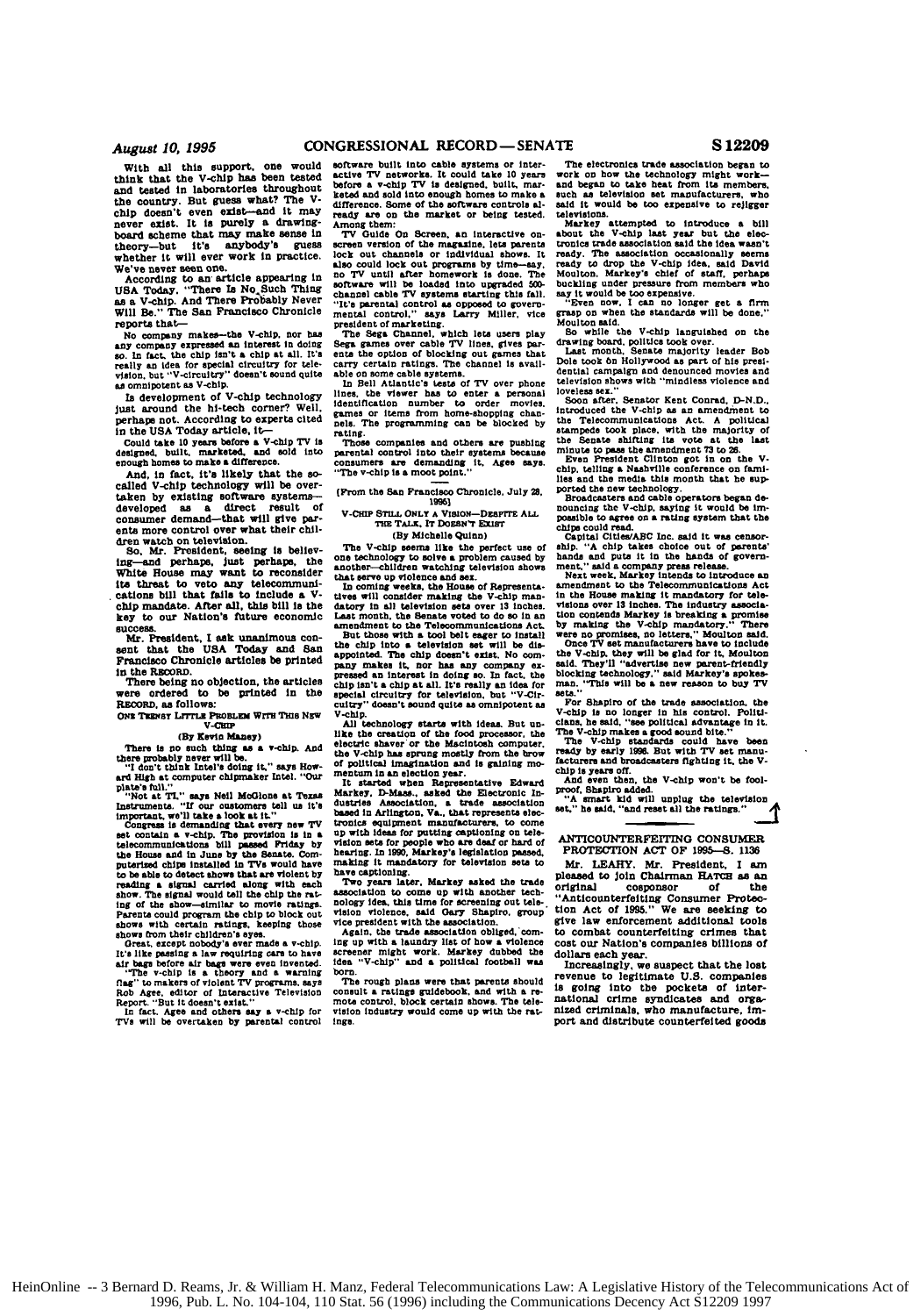HeinOnline -- 3 Bernard D. Reams, Jr. & William H. Manz, Federal Telecommunications Law: A Legislative History of the Telecommunications Act of 1996, Pub. L. No. 104-104, 110 Stat. 56 (1996) including the Communications Decency Act [clxxiv] 1997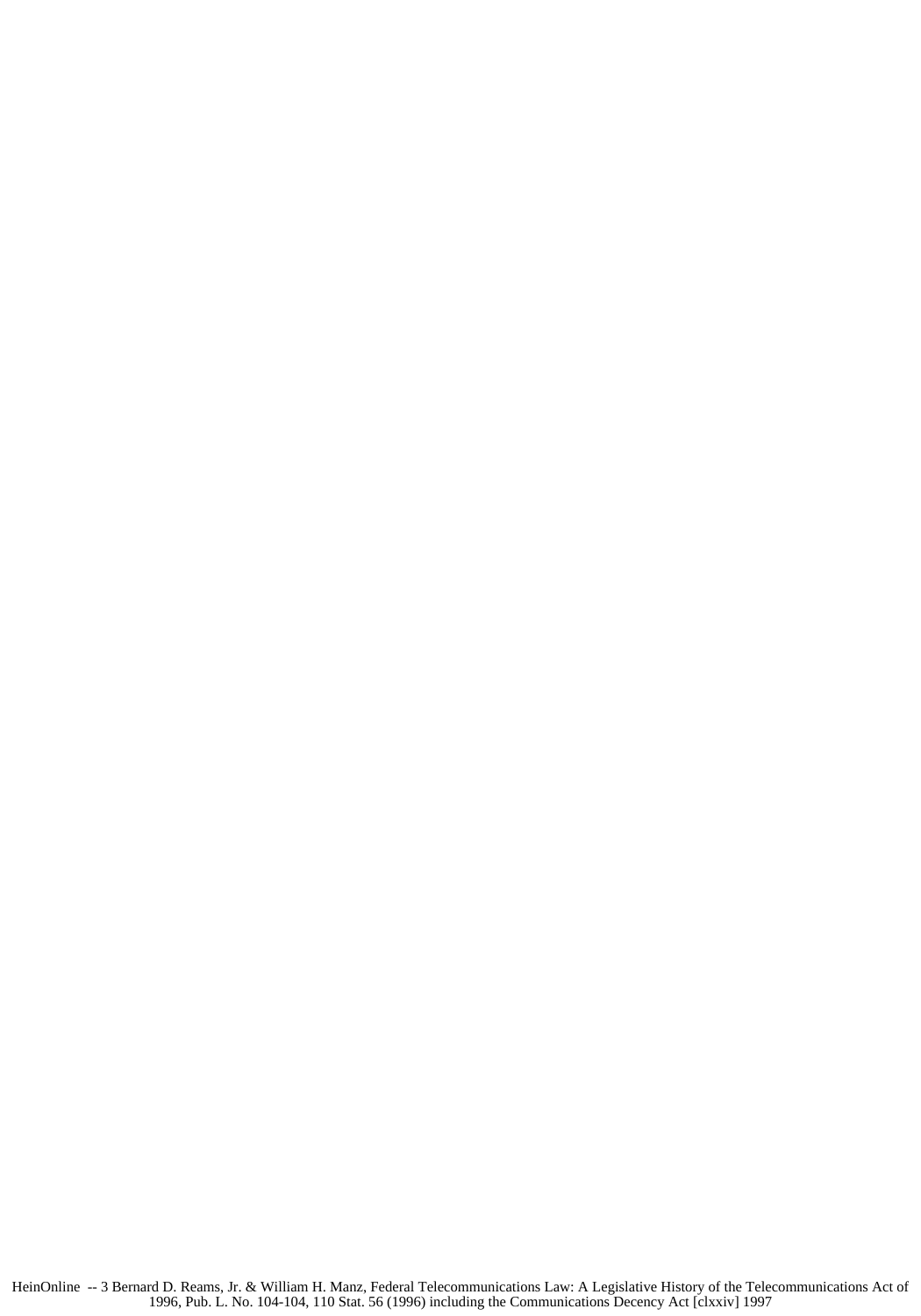Document No. **71**

 $\cdot$ 

 $\ddot{\phantom{0}}$